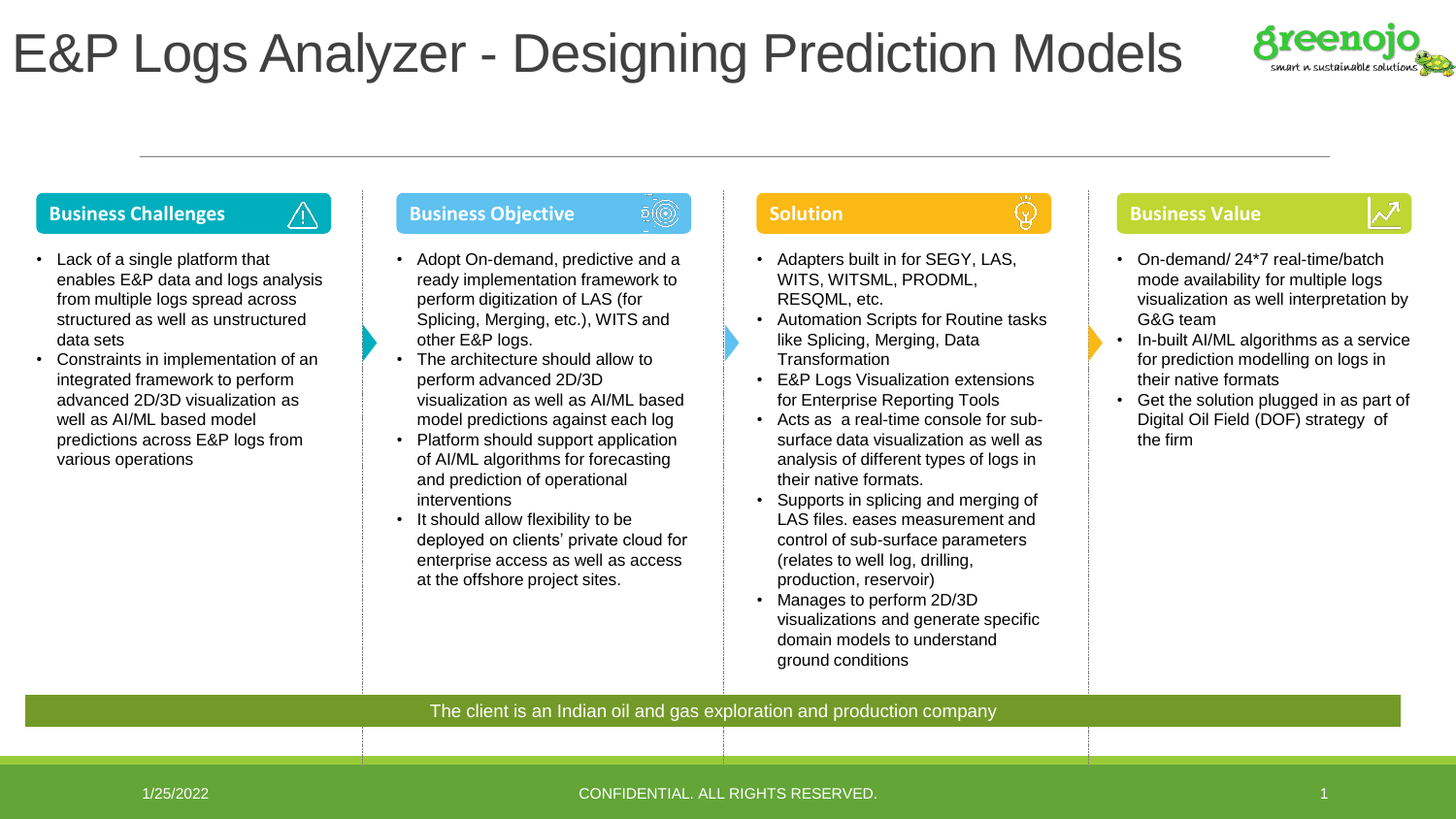

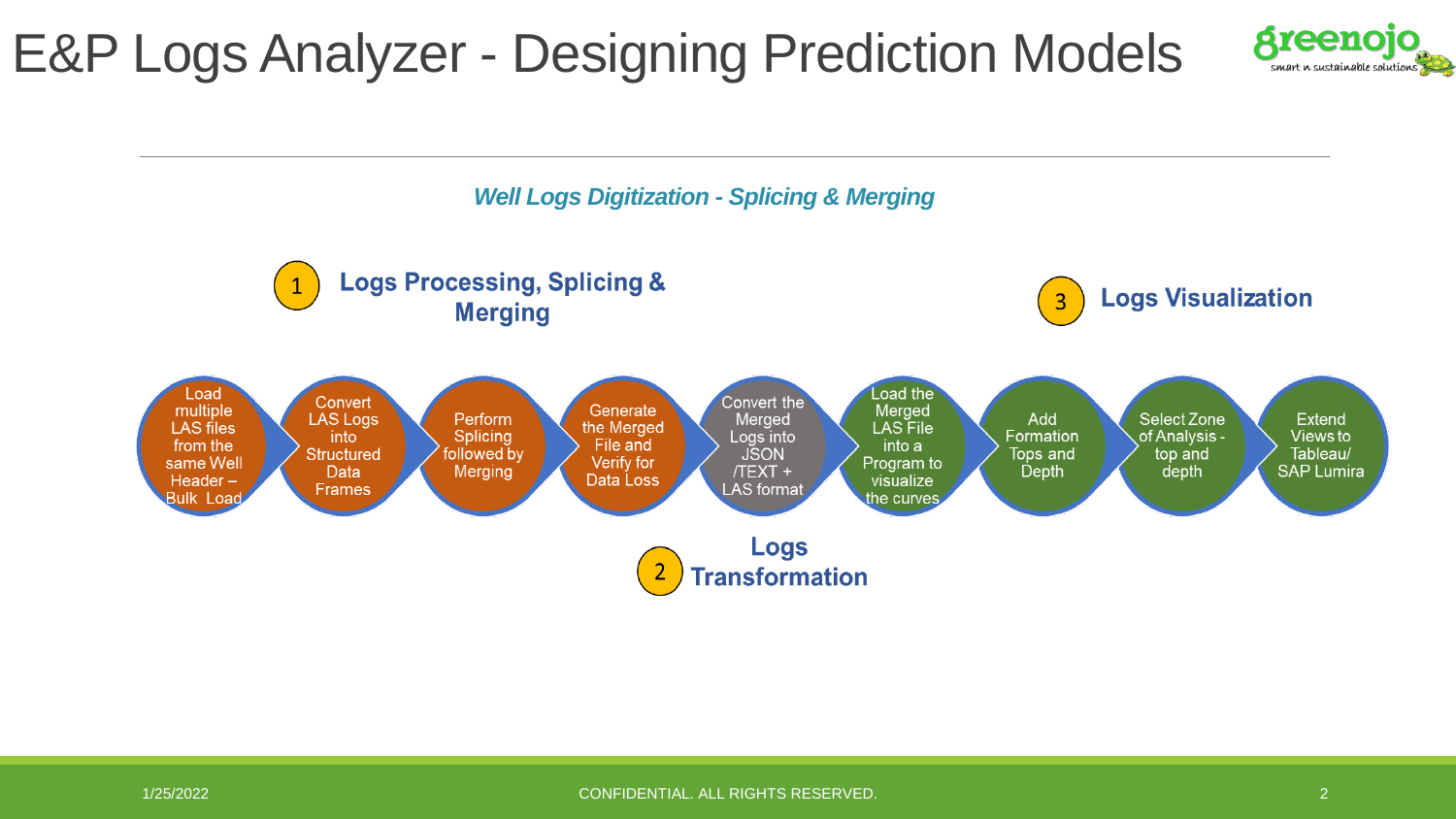

*Well Logs Digitization - Splicing & Merging*

500

1000

2500

3000



 $0 -10$ 

60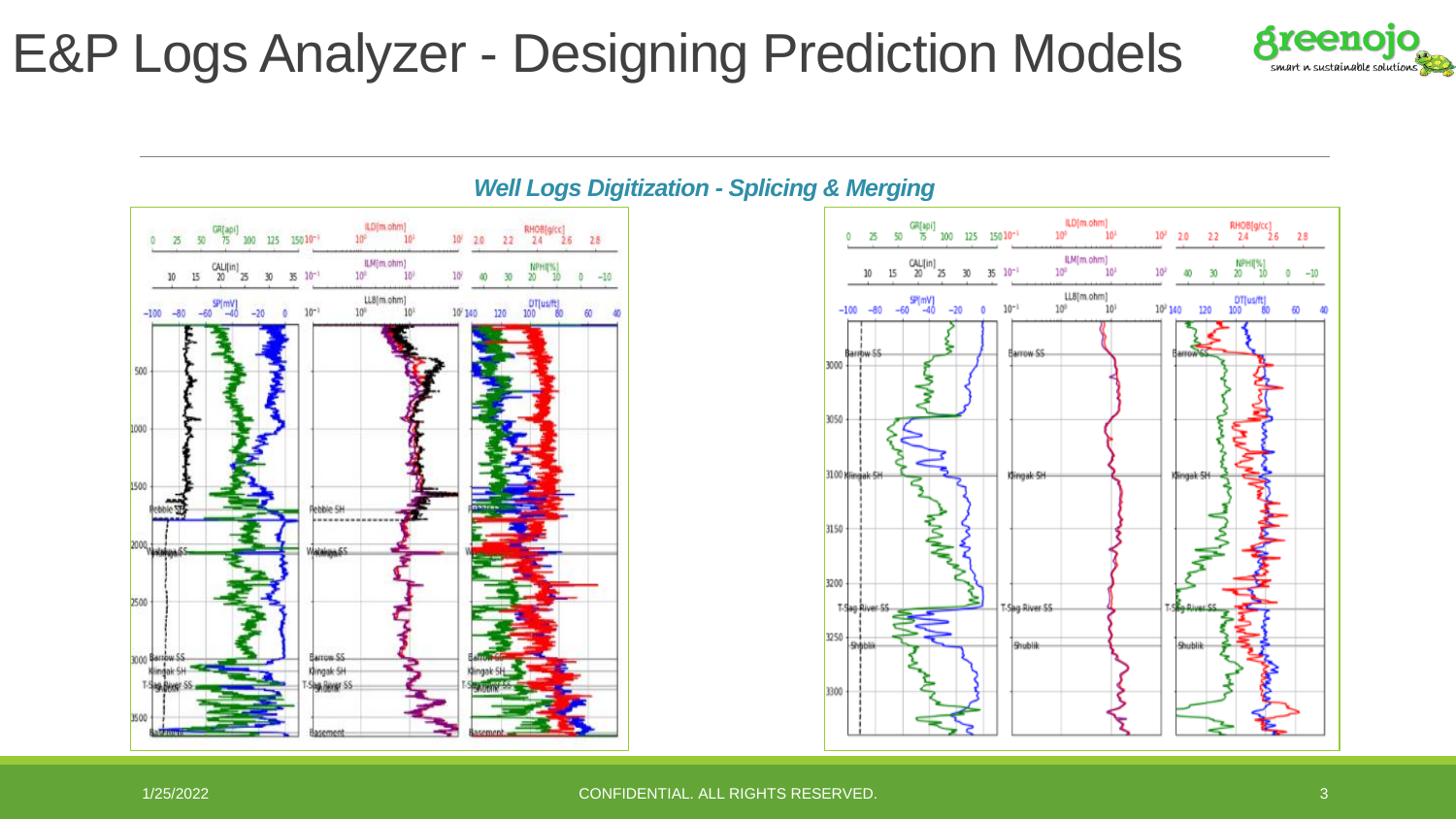### *Building Predictions from Seismic Building Predictions from Wells*

## Seismic Salt Salt Predicted Salt Predicted binary 100 120





**Areenojo** smart n sustaínable solutíons